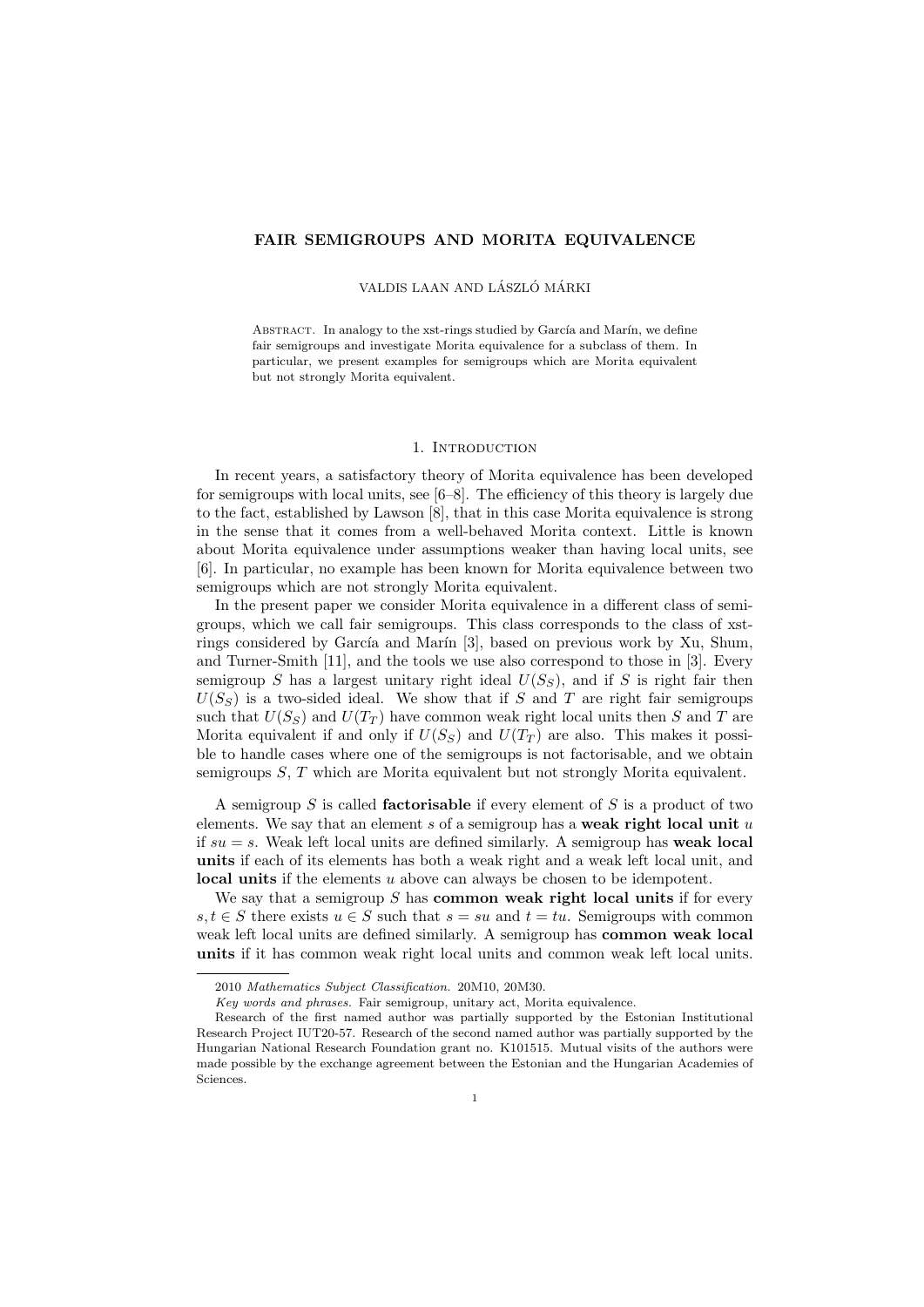Clearly, if  $S$  is a semigroup with common weak right local units then for every finite subset  $\{s_1, \ldots, s_n\} \subseteq S$  there exists  $u \in S$  such that  $s_k = s_k u$  for all  $k \in \{1, \ldots, n\}$ . A semigroup S is called **right reductive** if, for every  $s, t \in S$ ,  $sz = tz$  for all

 $z \in S$  implies  $s = t$ . For a semigroup S we have the following implication:

common weak right local units  $\Rightarrow$  right reductive.

Indeed, let  $s, t \in S$ , where S has common weak right local units. Then  $s = su$  and  $t = tu$  for some u in S. Suppose that  $sz = tz$  for all  $z \in S$ . In particular,  $su = tu$ , which means that  $s = t$ . Hence S is right reductive.

## 2. fair semigroups

In this section we introduce and investigate fair semigroups; these are semigroups which correspond to the xst-rings investigated by García and Marín  $[3]$ .

**Definition 1.** Let S be a semigroup. A right S-act  $A<sub>S</sub>$  is called

- (1) unitary if  $AS = A$ ;
- (2) **s-unital** if for every  $a \in A$  there exists  $s \in S$  such that  $as = a$ .

Clearly, every s-unital right act is unitary.

**Definition 2.** We say that a semigroup  $S$  is a **right fair semigroup** if every subact of a unitary right S-act is unitary. Dually one defines left fair semigroups. By a **fair semigroup** we mean a semigroup which is both left and right fair.

**Proposition 1.** A semigroup  $S$  is a right fair semigroup if and only if every unitary right S-act is s-unital.

*Proof.* Necessity. Let S be a right fair semigroup and let  $A<sub>S</sub>$  be a unitary act. Then, for every  $a \in A$ , the subact  $aS^1 \subseteq A_S$  is unitary. But this implies that  $A_S$ is s-unital.

Sufficiency is evident.

$$
\square
$$

**Proposition 2.** A semigroup S has weak right local units if and only if S is a factorisable right fair semigroup.

*Proof.* Necessity. Assume that a semigroup S has weak right local units. Then it is clearly factorisable. Let  $A_S$  be unitary and  $a \in A$ . Then  $a = a's$  for some  $a' \in A$ and  $s \in S$ . By assumption,  $s = su$  for some  $u \in S$ . Hence  $a = a's = a'su = au$ . This proves that  $S$  is a right fair semigroup.

**Sufficiency.** Let S be a factorisable right fair semigroup. Since S is factorisable, the right S-act  $S_S$  is unitary, hence for each  $s \in S$  there exists  $u \in S$  such that  $s = su$ .

Example 1. Factorisable semigroups need not have weak right local units. Take the multiplicative semigroup of real numbers between 0 and 1 (0 and 1 excluded). This semigroup is factorisable but none of its elements has a weak right local unit.

There are also fair semigroups which do not have weak right local units (see Example  $3(4)$ .

Next we give a description of fair semigroups which does not involve S-acts.

**Theorem 1.** A semigroup  $S$  is a right fair semigroup if and only if for every sequence  $(s_i)_{i\in\mathbb{N}} \in S^{\mathbb{N}}$  of elements of S there exists  $n \in \mathbb{N}$  such that the product  $s_n \ldots s_1$  has a weak right unit.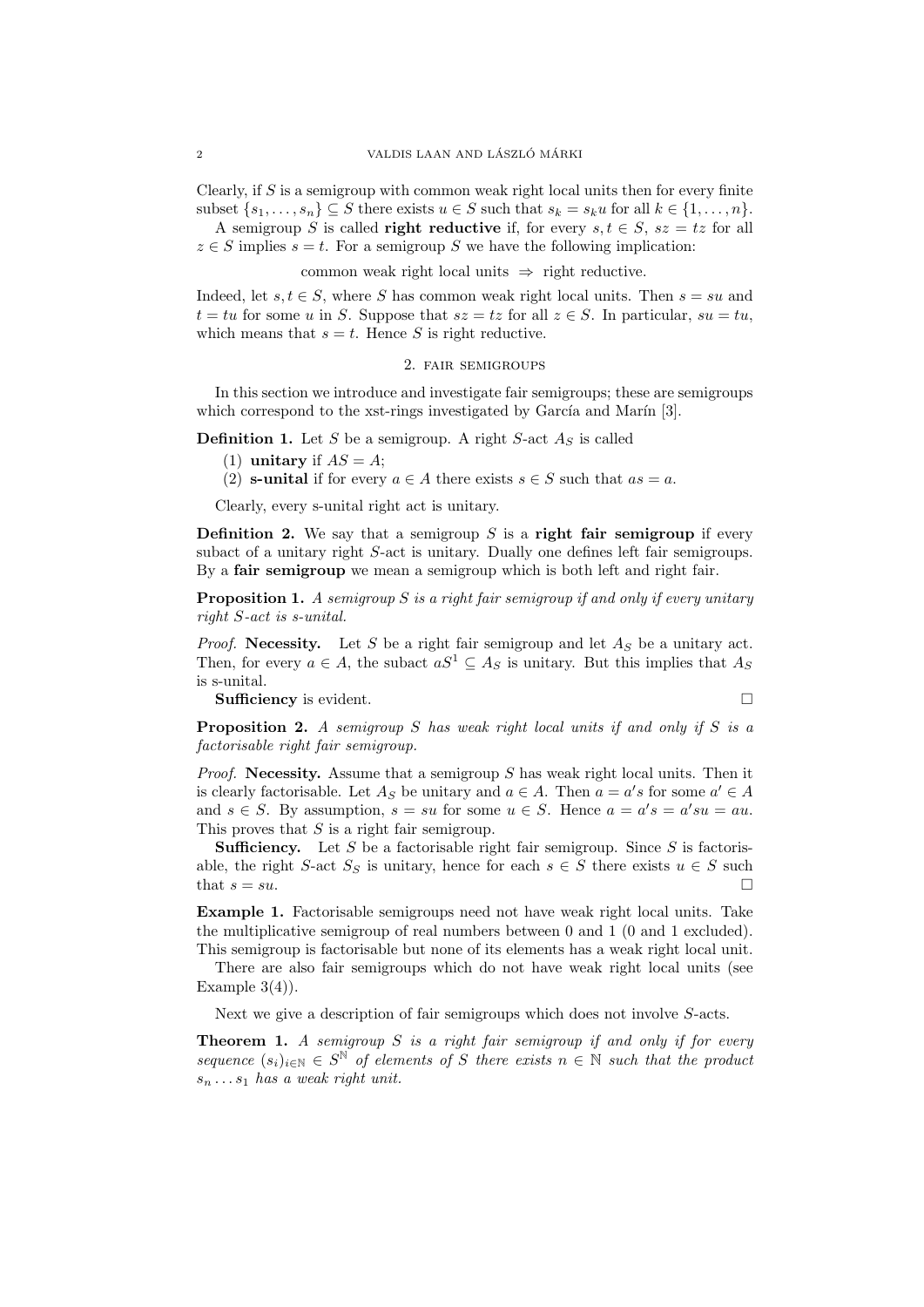*Proof.* Necessity. Let S be a right fair semigroup. Consider a sequence  $(s_i)_{i\in\mathbb{N}}$  $S^{\mathbb{N}}$ . We repeat a construction from [5]. Take the right S-act

$$
F_S := \coprod_{\mathbb{N}} S = \bigcup_{n \in \mathbb{N}} (\{n\} \times S)
$$

with the right S-action  $(n, s)z := (n, sz)$ , and put

$$
M_S := F / \sim,
$$

where the right S-act congruence  $\sim$  on F is defined by

$$
(k, s) \sim (l, z) \Longleftrightarrow (\exists n \in \mathbb{N})(n \geq k, l \text{ and } s_n \dots s_{k+1} s = s_n \dots s_{l+1} z),
$$

 $k, l \in \mathbb{N}, s, z \in S$  (for  $n = k, s_n \dots s_{k+1} s := s$ ). Denote the congruence class of a pair  $(k, s)$  by  $[k, s]$ . Take any  $[k, s] \in M$ , where  $k \in \mathbb{N}$ ,  $s \in S$ . Since  $(s_{k+2}s_{k+1})s =$  $s_{k+2}(s_{k+1}s)$ , we have  $(k, s) \sim (k+1, s_{k+1}s)$ , and hence  $[k, s] = [k+1, s_{k+1}s]$  $[k+1, s_{k+1}]s \in MS$ . Thus  $M_S$  is unitary.

By assumption,  $M_S$  is s-unital. Take the element  $[1, s_1] \in M$ . Then  $[1, s_1] =$  $[1, s_1]u = [1, s_1u]$  for some  $u \in S$ . Hence there exists  $n \in \mathbb{N}$  such that  $s_n \dots s_2 s_1 =$  $s_n \dots s_2 s_1 u$ , so u is a weak right unit for  $s_n \dots s_2 s_1$ .

**Sufficiency.** Let  $A_S$  be a unitary S-act and  $a_0 \in S$ . Repeatedly using unitariness we can find elements  $a_1, a_2, \ldots \in A$  and  $s_1, s_2, \ldots \in S$  such that  $a_{i-1} =$  $a_i s_i$  for each  $i \in \mathbb{N}$ . By assumption there exists  $n \in \mathbb{N}$  such that  $s_n \dots s_1$  has a weak right unit, say  $u$ . Hence

$$
a_0 = a_1 s_1 = a_2 s_2 s_1 = \ldots = a_n s_n \ldots s_1 = a_n s_n \ldots s_1 u = a_0 u.
$$

Thus S is a right fair semigroup.  $\square$ 

Example 2. Consider any set  $S$  which contains at least three elements. Choose distinct elements  $0, a, e \in S$  and define a multiplication on S as follows. Put  $se := s$  for every  $s \in S$  and let all other products be 0. In the smallest case when  $S = \{0, a, e\}$ , the multiplication table is thus

|                | 0             | $\boldsymbol{a}$ | е              |
|----------------|---------------|------------------|----------------|
| 0              | 0             | 0                |                |
| $\overline{a}$ | $\frac{0}{1}$ | 0                | $\overline{a}$ |
| $\overline{e}$ | 0             | 0                | e              |

If  $x, y, z \in S$  and  $z \neq e$  then  $(xy)z = 0 = x(yz)$ . If  $z = e$  then  $(xy)z = xy = x(yz)$ . Hence S is a semigroup. The element e is a right identity of  $S$ ; in particular, S is factorisable and right fair. On the other hand,  $S$  is not left fair because the subproducts of the sequence  $a, e, e, e, \ldots$  are all equal to a and  $sa = 0$  for all  $s \in S$ .

Note also that the elements a and e have no common weak left unit, hence a (finite) factorisable semigroup need not have common weak left (or, dually, right) local units.

Let us list some consequences of Theorem 1.

Corollary 1. Free semigroups and free commutative semigroups are not fair.

**Corollary 2.** If S is a right fair semigroup then for every  $s \in S$  there exists  $n \in \mathbb{N}$ such that  $s^n$  has a weak right unit.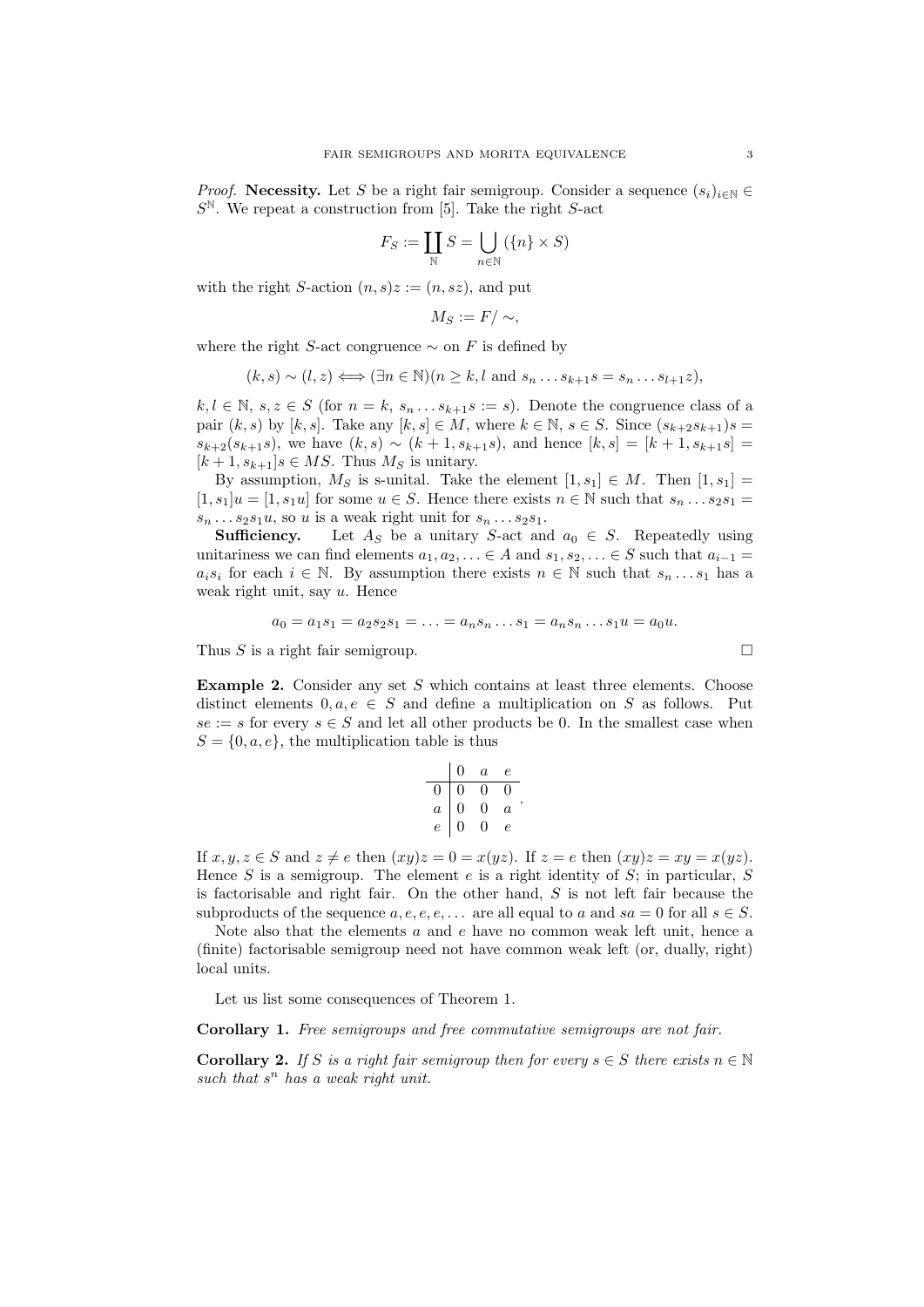Let  $U(S_S)$  be the union of all right ideals I of a semigroup S which are right unitary, that is,  $IS = I$ . Then  $U(S<sub>S</sub>)$  is the largest right ideal of S which is right unitary. Dually one can consider the left ideal  $U(sS)$ . Note that if S is a factorisable semigroup then both  $S_S$  and  $S_S$  are unitary, hence for factorisable semigroups S we have  $U(S_S) = U(sS) = S$ .

**Corollary 3.** For every element s of a right fair semigroup S there exists  $n \in \mathbb{N}$ such that  $s^n \in U(S_S)$ .

*Proof.* Let  $s \in S$ . Then there exist  $n \in \mathbb{N}$  and  $u \in S$  such that  $s^n = s^n u$ . Now  $s^n = s^n u = s^n uu \in (s^n S^1)S$  and, for every v in S,  $s^n v = s^n uv \in (s^n S^1)S$ , so  $s^n S^1$ is a unitary right ideal of S. Hence  $s^nS^1 \subseteq U(S_S)$  and  $s^n \in U(S_S)$ .

The next lemma will be used repeatedly.

**Lemma 1.** If S is a right fair semigroup then  $U(S_S)$  is a two-sided ideal of S.

*Proof.* By the construction,  $U(S_S)$  is a right ideal of S. Let  $s \in S$  and  $u \in U(S_S)$ . Since  $U(S_S)$  is right unitary, it is right s-unital, so  $u = ut$  for some  $t \in S$ . Hence  $su = sut$ . But then  $suS^1 = (suS^1)S$ , that is, the principal right ideal  $suS^1$  is a unitary right S-act. By the definition of  $U(S_S)$ ,  $su \in suS^1 \subseteq U(S_S)$ . This shows that  $U(S_S)$  is a left ideal of S.

**Lemma 2.** Let S be a fair semigroup. For every  $s \in S$ , the following assertions are equivalent.

 $(1)$   $s \in U(S<sub>S</sub>)$ . (2)  $s = su$  for some  $u \in S$ . (3)  $s \in U(sS)$ . (4)  $s = us$  for some  $u \in S$ .

*Proof.* Since  $U(S_S)$  is a right unitary S-act,  $(1) \Rightarrow (2)$  because S is a fair semigroup. Similarly,  $(3) \Rightarrow (4)$ .

 $(4) \Rightarrow (1)$ . Let  $s = us$  for some  $u \in S$ . By Corollary 3 there exists  $n \in \mathbb{N}$  such that  $u^n \in U(S_S)$ . Hence  $s = us = u^n s \in U(S_S)$ , because  $U(S_S)$  is a right ideal. A similar proof works for  $(2) \Rightarrow (3)$ .

By Lemma 2,  $U(S_S) = U(sS)$ , so we denote this set by  $U(S)$  and call it the unitary part of the fair semigroup S.

**Corollary 4.** If S is a fair semigroup then the set

$$
U(S) = \{ s \in S \mid s = su = vs \text{ for some } u, v \in S \}
$$

is a two-sided ideal of S. Moreover,  $U(S)$  is a semigroup with weak local units (hence also a fair semigroup).

Proof. The first part follows from Lemmas 1 and 2. To prove the second part, take  $s \in U(S)$ . Then  $s = su = vs$  for some  $u, v \in S$ . By Corollary 3, there exist  $m, n \in \mathbb{N}$  such that  $u^m, v^n \in U(S)$ . Then  $s = su^m = v^n s$ .

Corollary 5. If S is a right fair semigroup,  $A_S$  is a unitary act and  $a \in A$  then  $a = au$  for some  $u \in U(S_S)$ .

*Proof.* Since  $A_S$  is unitary, it is s-unital. Hence  $a = as$  for some  $s \in S$ . By Corollary 3, there exists  $n \in \mathbb{N}$  such that  $s^n \in U(S_S)$ . So  $a = as = as^n$ .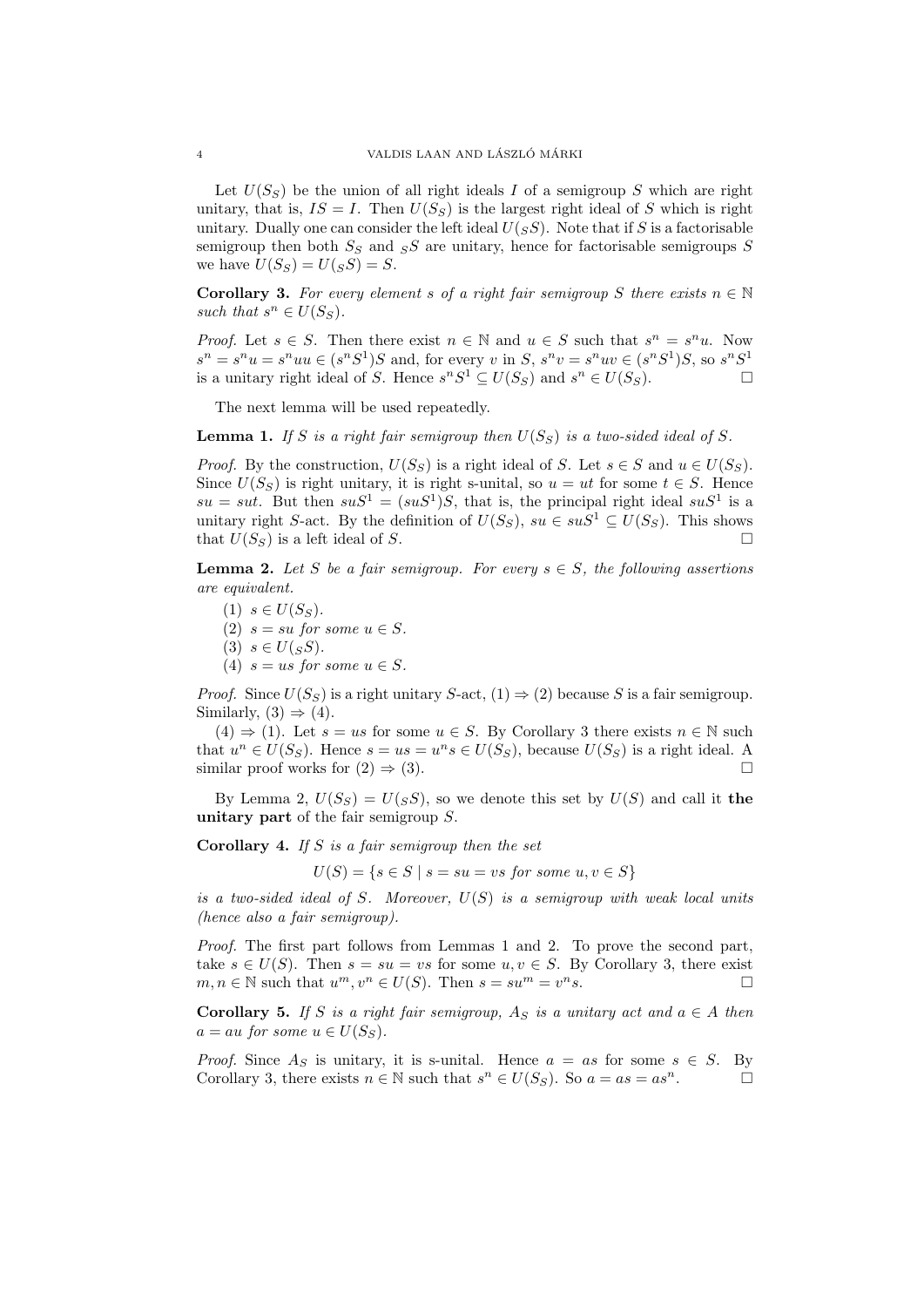We conclude this section by giving several examples of semigroups which are fair and semigroups which are not.

Example 3. 1. Every semigroup with weak local units (in particular every monoid) is a fair semigroup.

2. If S is a semigroup such that  $S^n$  is a right fair semigroup for some  $n \in \mathbb{N}$ then S itself is a right fair semigroup. In particular, every nilpotent semigroup (a semigroup with zero in which every product of a given length is zero) and every infllation of a fair semigroup is a fair semigroup.

3. The multiplicative semigroup of a right xst-ring is a right fair semigroup. To see this, recall first that a module  $M_R$  over an arbitrary ring R is said to be unitary if  $MR = M$  and that every module  $M_R$  has a largest submodule which is unitary. Let  $S$  be a right xst-ring and consider its multiplicative semigroup. Take any sequence  $(s_i)_{i\in\mathbb{N}}\in S^{\mathbb{N}}$ . In the proof of Proposition 6 of [3] it is shown that there exists  $n \in \mathbb{N}$  such that  $s_n s_{n-1} \ldots s_1 \in \overline{U(S_S)}$ , where  $\overline{U(S_S)}$  denotes the largest unitary right ideal of the ring  $S$  (we have to distinguish between the largest unitary right ideal of  $S$  in the ring sense and in the semigroup sense). By Proposition 1 of [3] this means that the product  $s_n s_{n-1} \ldots s_1$  has a weak right unit. By our Theorem 1, this shows that  $S$  is a right fair semigroup.

4. Every finite monogenic semigroup  $\langle s \rangle$  is a fair semigroup. If the index of s is at least two then this semigroup is non-factorisable.

5. A homomorphic image of a fair semigroup is a fair semigroup.

6. A direct product of finitely many fair semigroups is a fair semigroup.

Example 4. 1. A subsemigroup of a fair semigroup need not be a fair semigroup: for any semigroup  $T, T<sup>1</sup>$  is a fair semigroup.

2. A direct product of infinitely many fair semigroups is not necessarily a fair semigroup. Let  $T_n = \langle t_n \rangle$ ,  $n \in \mathbb{N}$ , be an *n*-element monogenic semigroup, where  $t_n^n = t_n^{n+1}$ . Put  $S := \prod_{n \in \mathbb{N}} T_n$  and consider the element  $s = (t_1, t_2, t_3, \ldots) \in S$ . If we suppose that S is a fair semigroup then, by Corollary 2, there exists  $k \in \mathbb{N}$  and  $u = (u_1, u_2, u_3, \ldots) \in S$  such that  $s^k u = s^k$ . Then  $t_i^k u_i = t_i^k$  for each  $i \in \mathbb{N}$ . In particular,  $t_{k+1}^k = t_{k+1}^k u_{k+1} = t_{k+1}^{k+1}$ , which cannot happen.

3. An ideal extension of a fair semigroup by a fair semigroup need not be itself fair: in Example 2,  $I = \{0, a\}$  is an ideal of  $S = \{0, a, e\}$ ,  $S/I$  is a two-element semilattice, hence both of them are fair semigroups by items 1 and 2 in Example 3, but  $S$  is not fair.

4. A finite semigroup generated by two elements need not be fair:  $\{a, e\}$  is a generating set for the non-fair semigroup  $S = \{0, a, e\}$  in Example 2.

To give further examples for fair semigroups, we need the following observation.

**Lemma 3.** If a semigroup  $S$  has the descending chain condition (DCC) for principal left ideals then for each sequence  $(s_i)_{i\in\mathbb{N}} \in S^{\mathbb{N}}$  there exist  $n \in \mathbb{N}$  and  $u \in S^1$ such that

$$
s_n \dots s_1 = u s_{n+1} s_n \dots s_1.
$$

*Proof.* Consider a sequence  $(s_i)_{i \in \mathbb{N}} \in S^{\mathbb{N}}$  and the descending chain

 $S^1s_1 \supseteq S^1s_2s_1 \supseteq S^1s_3s_2s_1 \supseteq \ldots$ 

By assumption, there exists  $n \in \mathbb{N}$  such that  $S^1s_n \dots s_1 = S^1s_{n+1}s_n \dots s_1$ . Hence  $s_n \dots s_1 = u s_{n+1} s_n \dots s_1$  for some  $u \in S^1$ .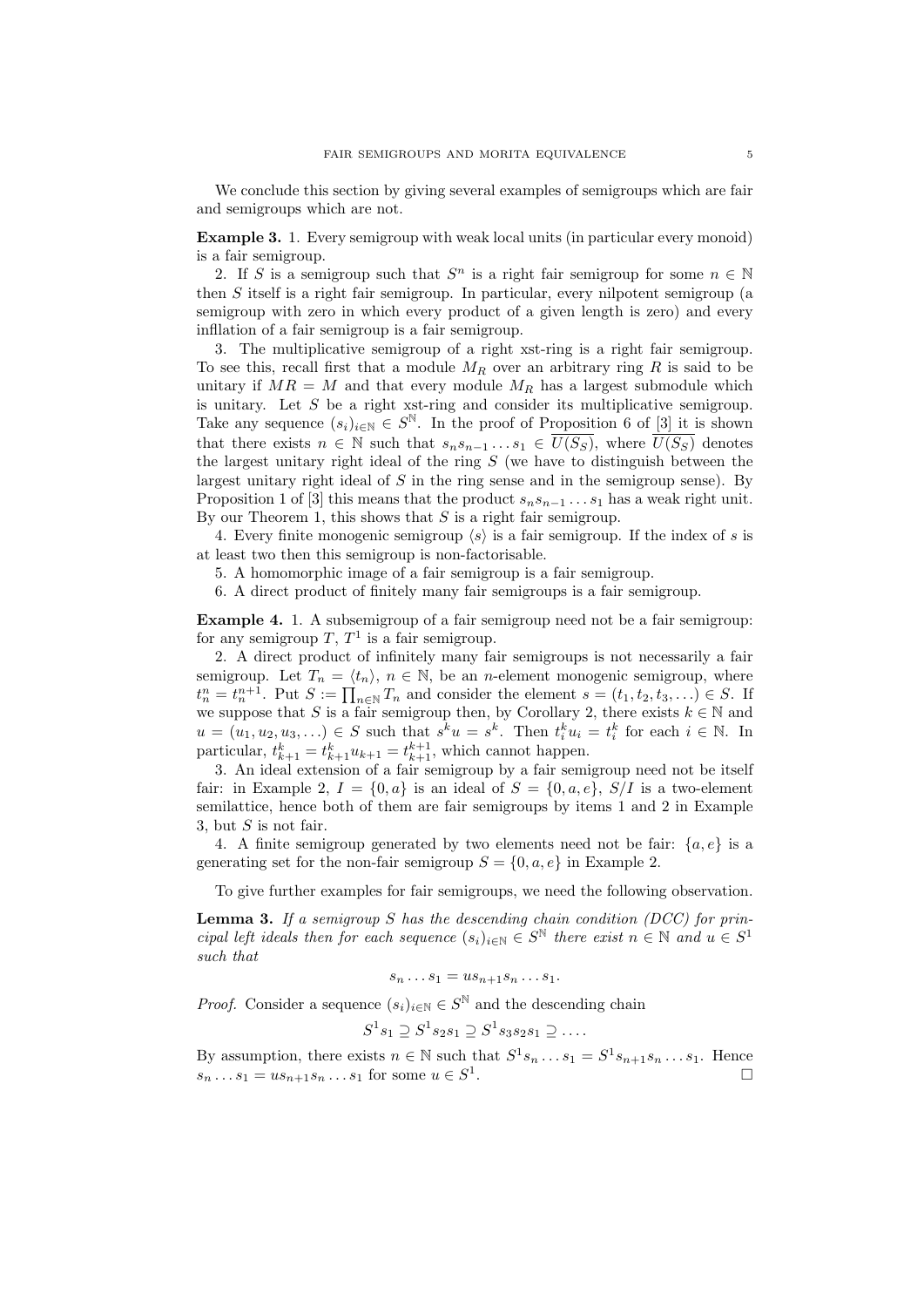Proposition 3. Every commutative semigroup with DCC for principal ideals is a fair semigroup.

Proof. Let S be a commutative semigroup with DCC for principal ideals. Consider a sequence  $(s_i)_{i\in\mathbb{N}}\in S^{\mathbb{N}}$ . By Lemma 3, there exist  $n\in\mathbb{N}$  and  $u\in S^1$  such that  $s_n ... s_1 = u s_{n+1} s_n ... s_1$ . By commutativity,  $s_n ... s_1 = (s_n ... s_1)(s_{n+1} u)$ . Hence S is a fair semigroup by Theorem 1.

## Corollary 6. Every finite commutative semigroup is a fair semigroup.

The converse of Proposition 3 is not true: a commutative monoid need not have DCC for principal ideals.

## 3. Morita equivalence

In this section we study Morita equivalence of right fair semigroups whose unitary part has common weak right local units. We denote the category of all unitary right  $S$ -acts by  $\mathsf{UAct}_S$ . First we define a notion which is analogous to that of a torsionfree module.

**Definition 3.** A right S-act  $A_S$  is called **nonsingular** if  $a = a'$   $(a, a' \in A)$  whenever  $as = a's$  for all  $s \in S$ .

**Proposition 4** (cf. [3], Proposition 2). Let S be a fair semigroup such that  $U(S)$ has common weak right local units. Then every unitary right S-act is nonsingular.

*Proof.* Let  $A_S$  be unitary and let  $a, a' \in A$  be such that  $as = a's$  for each  $s \in S$ . By Corollary 5, there exist  $u, u' \in U(S)$  such that  $a = au$  and  $a' = a'u'$ . Let  $uv = u$ and  $u'v = u'$  where  $v \in U(S)$ . Then  $av = a'v$  and

$$
a = au = auv = av = a'v = a'u'v = a'u' = a'.
$$

 $\Box$ 

Hence, under the assumptions of Proposition 4,  $\mathsf{UAct}_S$  is the category of unitary nonsingular right S-acts.

**Definition 4.** A right S-act  $A_S$  is called **closed** if the mapping  $\mu_A : A \otimes_S S \rightarrow$  $A, a \otimes s \mapsto as$  is bijective.

The category of all closed right  $S$ -acts is denoted by  $\mathsf{FAct}_S$ .

Obviously,  $A<sub>S</sub>$  is unitary if and only if  $\mu_A$  is surjective. Hence, for any semigroup  $S$ , FAct<sub>S</sub> is a subcategory of UAct<sub>S</sub>.

Lemma 4. Let S be a semigroup with common weak right local units. Then  $\mathsf{UAct}_S = \mathsf{FAct}_S$ .

*Proof.* We only need to show that if  $A<sub>S</sub>$  is a unitary act then  $\mu_A$  is injective. Suppose that  $as = a's', a, a' \in A, s, s' \in S$ . Then there exists  $u \in S$  such that  $s = su$  and  $s' = s'u$ . Hence  $a \otimes s = a \otimes su = as \otimes u = a's' \otimes u = a' \otimes s'u = a' \otimes s'$ in  $A \otimes_S S$ .

**Proposition 5** (cf. [3], Proposition 7). Let S be a right fair semigroup such that  $I := U(S_S)$  has common weak right local units. Then

- (1) the categories  $\mathsf{UAct}_S$  and  $\mathsf{UAct}_I$  are isomorphic;
- (2) the categories  $\mathsf{FAct}_S$  and  $\mathsf{FAct}_I$  are isomorphic.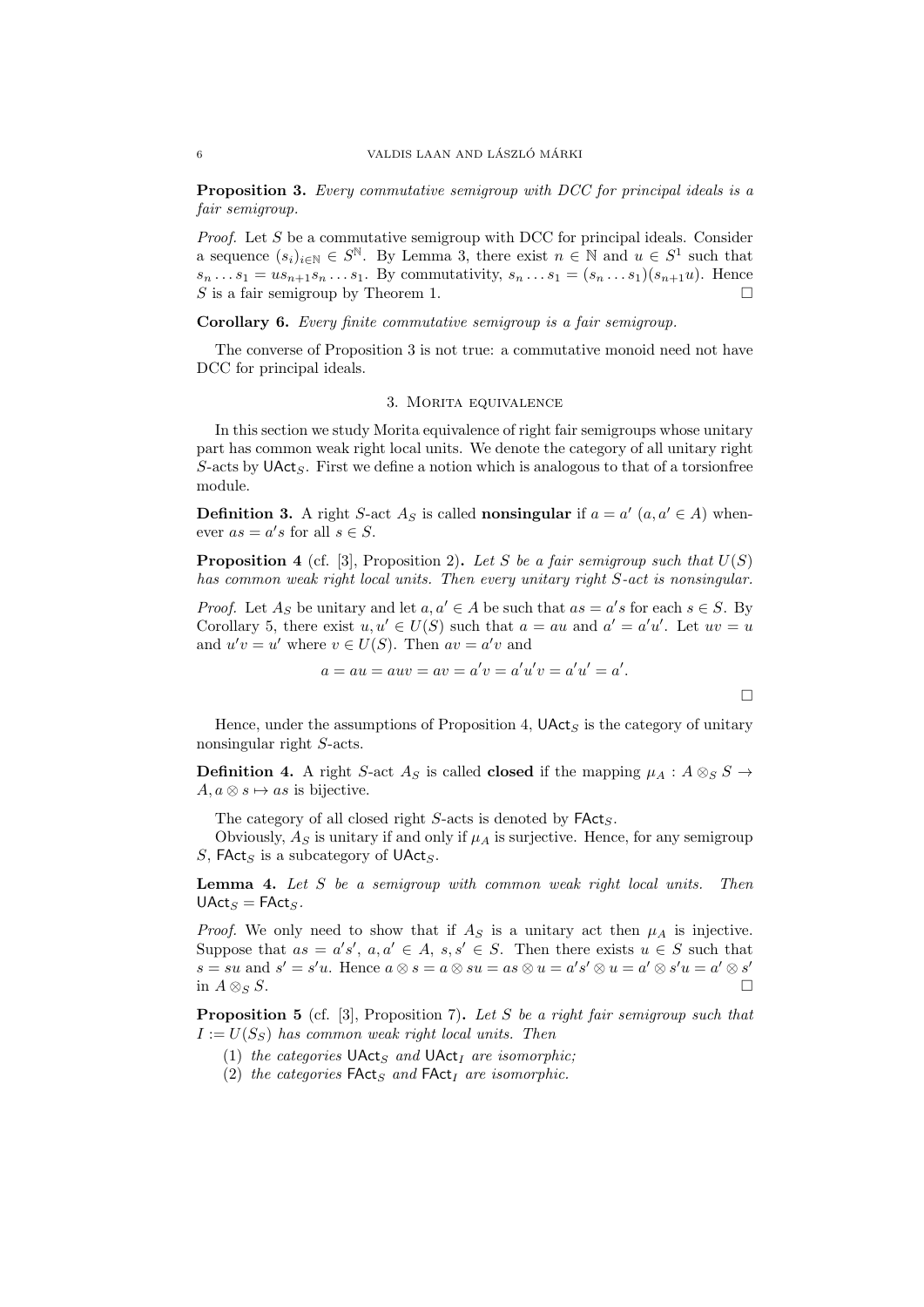*Proof.* (1) In a natural way, every right  $S$ -act is also a right I-act. By Corollary 5, every unitary right S-act is a unitary right I-act. Also, every morphism of right S-acts is a morphism of right I-acts. In this way we obtain a functor  $F : \mathsf{UAct}_S \rightarrow$  $\mathsf{UAct}_I$ .

Let now  $X_I \in \mathsf{UAct}_I$ . We endow the set X with a right S-action as follows. Let  $x \in X$  and  $s \in S$ . Since  $X_I$  is unitary, it is s-unital and hence  $x = xu$  for some  $u \in I$ . Then  $us \in I$ , because I is an ideal. We put

$$
x \cdot s := x(us).
$$

Let us check that the definition does not depend on the choice of  $u$ . Suppose that also  $x = xv$  where  $v \in I$ . By assumption,  $us = usw$  and  $vs = vsw$  for some  $w \in I$ . Hence  $sw \in I$  and

$$
x(us) = x(usw) = (xu)(sw) = x(sw) = (xv)(sw) = x(vsw) = x(vs).
$$

To prove that we obtain an S-act, take  $x \in X$  and  $s, t \in S$ . Let  $x = xu$  for some  $u \in I$ . Then  $us = (us)v$  for some  $v \in I$ . So  $x(us) = x((us)v)$  and

$$
(x \cdot s) \cdot t = x(us) \cdot t = (x(us))(vt) = x((us)(vt)) = x(((us)v)t) = x((us)t)
$$
  
=  $x(u(st)) = x \cdot (st)$ .

Suppose now that  $g: X_I \to Y_I$  is a morphism of unitary right *I*-acts. Let  $x \in X$ ,  $s \in S$ , and let  $u \in I$  be such that  $x = xu$ . Then  $g(x) = g(x)u$  and

$$
g(x \cdot s) = g(x(us)) = g(x)(us) = g(x) \cdot s,
$$

which means that g is a morphism of right S-acts. So putting  $G(X_I) := X_S$  and  $G(g) := g$  we obtain a functor  $G : \mathsf{UAct}_I \to \mathsf{UAct}_S$ .

Let us prove that  $G(F(A_S)) = A_S$ , that is, that the S-action of  $G(F(A_S))$ coincides with the S-action of  $A_S$ . Take  $a \in A$ ,  $s \in S$  and let  $a = au$  where  $u \in I$ . Then the S-action of  $G(F(A_S))$  is  $(a, s) \mapsto a(us) = (au)s = as$ , as needed.

Finally we show that  $F(G(X_I)) = X_I$ . Consider a unitary I-act  $X_I$  with the I-action  $(x, u) \mapsto x * u$ . Take  $x \in X$  and  $v \in I$ . Let  $u \in I$  be such that  $x = x * u$ . Then the I-action of  $F(G(X_I))$  is  $(x, v) \mapsto x * (uv) = (x * u) * v = x * v$ , that is, the same as the I-action of  $X_I$ . This completes the proof of the first part.

 $(2)$  a) First we show that F takes closed right S-acts to closed right I-acts. Because of the remark after Definition 4, we only need to consider injectivity of the corresponding  $\mu$ . Assume that  $A_S$  is closed and consider the mapping  $\mu$  :  $A \otimes_I I \rightarrow$ A,  $a \otimes u \mapsto au$ . Suppose that  $au = a'u'$  where  $a, a' \in A$  and  $u, u' \in I$ . We need to prove that  $a \otimes u = a' \otimes u'$  in  $A \otimes_I I$ . By assumption,  $a \otimes u = a' \otimes u'$  in  $A \otimes_S S$ . Hence

$$
a = a_1 s_1 \t s_1 u = t_1 z_1
$$
  
\n
$$
a_1 t_1 = a_2 s_2 \t s_2 z_1 = t_2 z_2
$$
  
\n
$$
a_2 t_2 = a_3 s_3 \t s_3 z_2 = t_3 z_3
$$
  
\n...  
\n
$$
a_{n-1} t_{n-1} = a_n s_n \t s_n z_{n-1} = t_n u'
$$
  
\n
$$
a_n t_n = a'
$$

for some  $a_k \in A$ ,  $s_k, t_k \in S^1$ ,  $z_l \in S$ , where  $k \in \{1, ..., n\}$  and  $l \in \{1, ..., n-1\}$ . For each k there exists  $u_k \in I$  such that  $a_k = a_k u_k$ . Now  $u_k t_k z_k \in I$ , and since every finite subset of I has a common weak right local unit, there exists  $v \in I$  such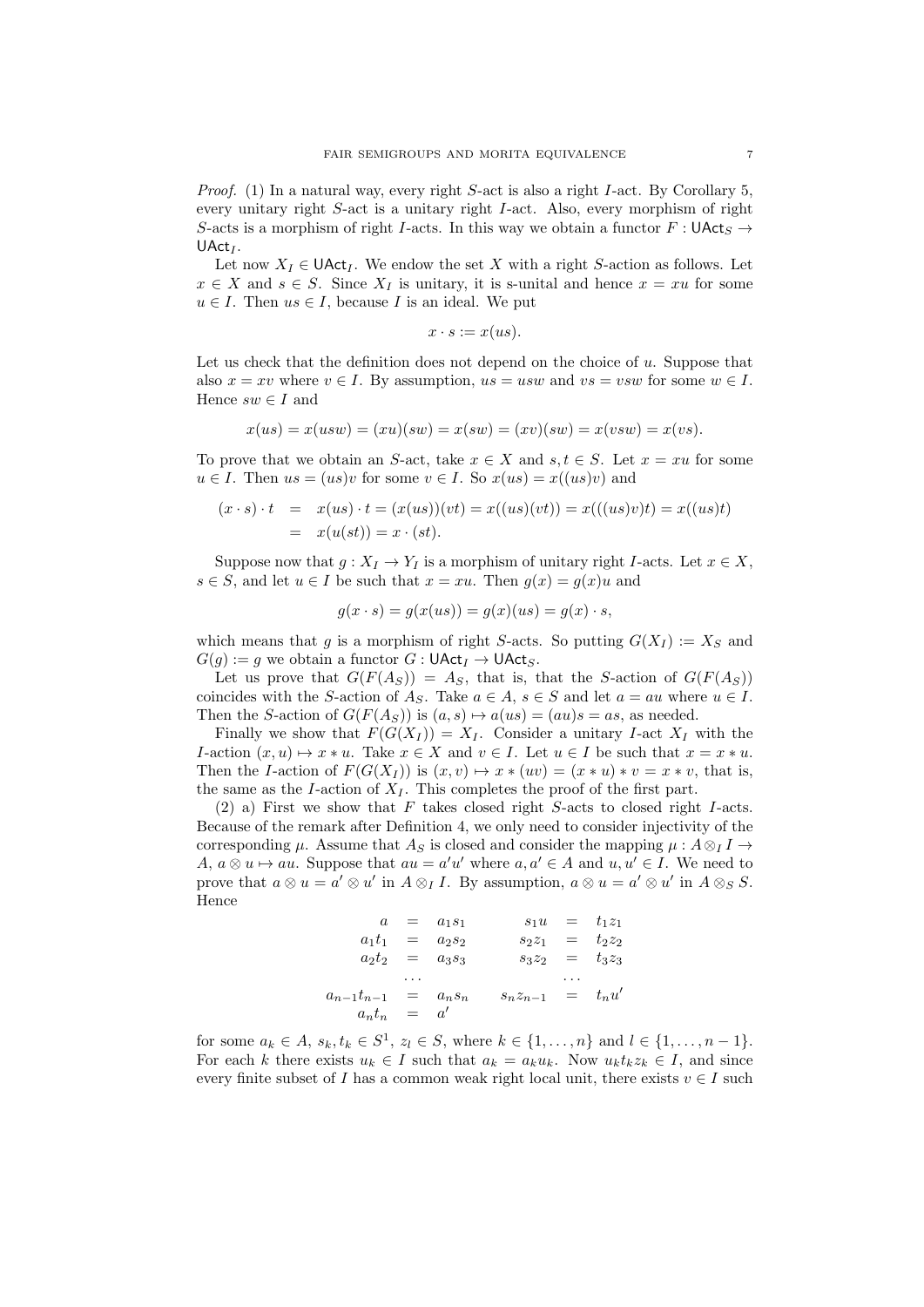that  $u_k t_k z_k = u_k t_k z_k v$  for each k. Therefore

$$
a \otimes u = a_1 u_1 s_1 \otimes u = a_1 \otimes u_1 s_1 u = a_1 \otimes u_1 t_1 z_1 = a_1 \otimes u_1 t_1 z_1 v
$$
  
= 
$$
a_1 u_1 t_1 \otimes z_1 v = a_2 u_2 s_2 \otimes z_1 v = a_2 \otimes u_2 s_2 z_1 v
$$
  
= 
$$
a_2 \otimes u_2 t_2 z_2 v = \dots = a' \otimes u'
$$

in  $A \otimes_I I$ , as needed.

b) We prove that G takes closed right I-acts to closed right S-acts. Consider a closed I-act  $X_I$ . Take  $x, x' \in X$  and  $s, s' \in S$ . Let  $u, u'$  be such that  $x = xu$  and  $x' = x'u'$ . Suppose that  $x \cdot s = x' \cdot s'$ , that is,  $x(us) = x'(u's')$ . By assumption,  $x \otimes u$ s =  $x' \otimes u's'$  in  $X \otimes_I I$ . But then obviously  $x \otimes u$ s =  $x' \otimes u's'$  in  $X \otimes_S S$  and hence  $x \otimes s = x' \otimes s'$  in  $X \otimes_S S$ . So the mapping  $\mu : X \otimes_S S \to X$ ,  $x \otimes s \mapsto x \cdot s$  is injective and  $X<sub>S</sub>$  is closed.

In the ring case (see [3], Proposition 7) no assumption is needed on  $U(S_S)$ , but here we cannot do without assuming the existence of common weak right units in it. Namely, in the ring case this condition follows from the s-unital property by a simple orthogonalisation (see [10], Theorem 1), but in semigroups it is obviously not true.

**Definition 5.** Semigroups  $S$  and  $T$  are called **right Morita equivalent** if the categories FAct<sub>S</sub> and FAct<sub>T</sub> are equivalent, left Morita equivalent if the categories  ${}_{S}$ FAct and  ${}_{T}$ FAct are equivalent, Morita equivalent if they are left and right Morita equivalent, and strongly Morita equivalent (cf. [9]) if there exists a unitary Morita context  $(S, T, {}_{S}P_T, {}_{T}Q_S, \theta, \phi)$  with  $\theta$  and  $\phi$  surjective.

By Proposition 1 of [6] we know that if two semigroups are strongly Morita equivalent then both of them must be factorisable.

In the papers [6], [8], and [9] one can find many examples of (strongly) Morita equivalent semigroups with local units. Next we give some examples in the case of semigroups which do not have local units.

**Example 5.** Consider a non-trivial semigroup S with zero multiplication. Then S is a fair semigroup where  $U(S) = \{0\}$  has common weak local units. By Proposition 5 and its dual, S is right and left Morita equivalent to a one-element semigroup. But a non-trivial semigroup with zero multiplication is not factorisable, hence it cannot be strongly Morita equivalent to any semigroup.

Consider now Example 2 again: let Z be a semigroup with zero multiplication, and extend Z with a right identity e such that  $ez = 0$  for all  $z \in Z$ . As we have seen in Example 2,  $S$  is factorisable and right fair but not left fair. We claim that  $S$  is strongly Morita equivalent to the two-element semilattice. Indeed, by Theorem 9 of [8], a semigroup S is strongly Morita equivalent to a monoid if and only if  $S = SeS$ for some idempotent  $e \in S$ . In our case we have  $s = see$  for every  $s \in S$ , hence  $S = SeS$ . From the proof of Theorem 9 in [8] it follows that S is strongly Morita equivalent to the two-element monoid  $eSe = \{e, 0\}.$ 

**Proposition 6.** Every finite monogenic semigroup is Morita equivalent to its group part. Consequently, two such semigroups are Morita equivalent if and only if their periods are equal.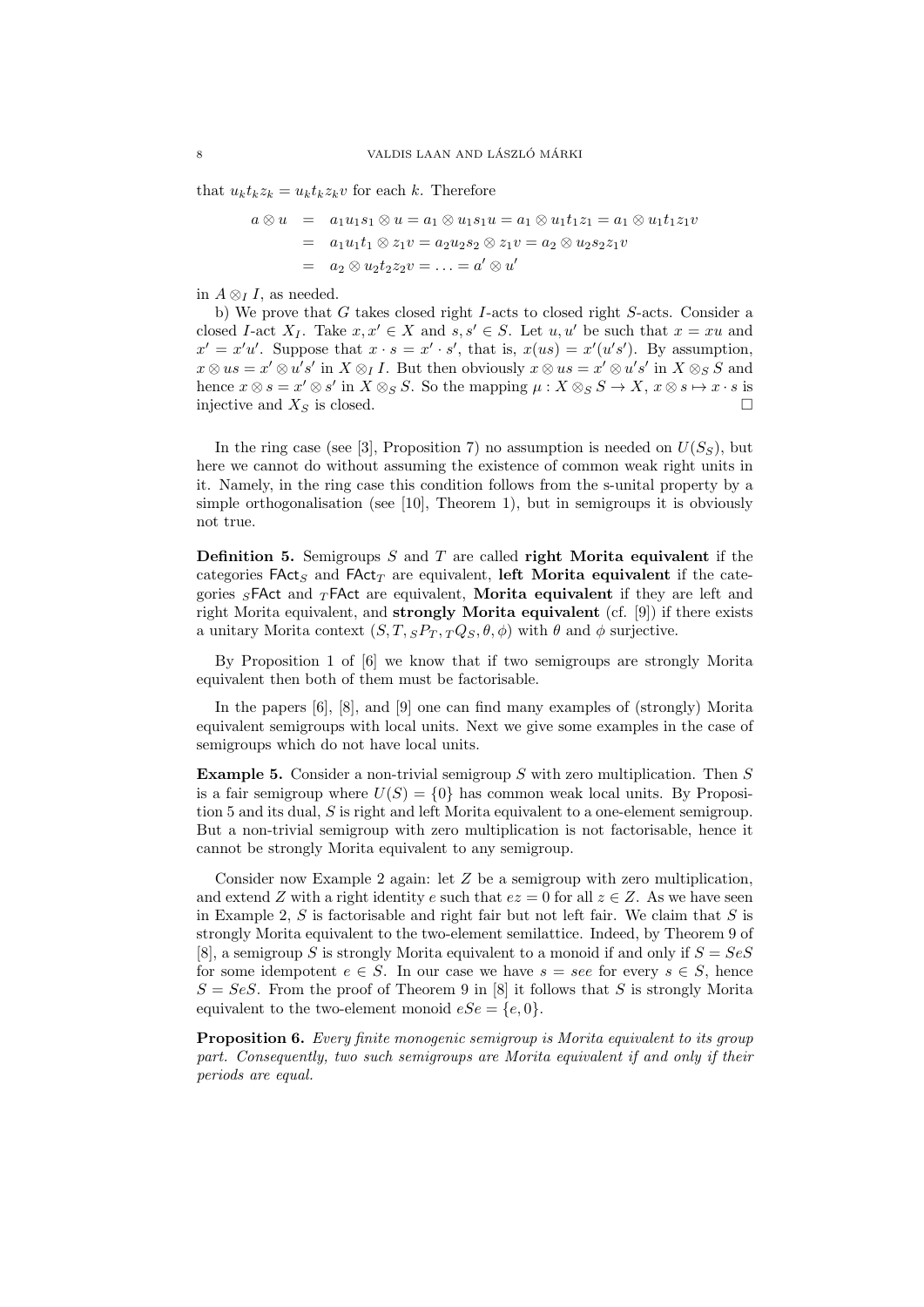*Proof.* If S is a finite monogenic semigroup then  $U(S)$  is the group part of S, and the first claim is true by Proposition 5. By [1] and [4], two groups are Morita equivalent if and only if they are isomorphic, which gives the second claim.  $\Box$ 

**Example 6.** Suppose that  $S = \langle s \rangle$  is a finite monogenic semigroup where the index of s is  $> 2$  and the group part is T. Then S and T are left and right Morita equivalent but they are not strongly Morita equivalent since  $S$  is not factorisable (the element s has no factorisation).

Let us also mention that Banaschewski [1] and Knauer [4] showed that if two monoids  $S$  and  $T$  are Morita equivalent and  $S$  is a group or is commutative then  $S$ and T are isomorphic. The proposition above shows that the situation is different in the case of semigroups: a (finite) abelian group can be Morita equivalent to a semigroup which is not even factorisable.

**Theorem 2.** Let S,T be right fair semigroups such that  $U(S_S)$ ,  $U(T_T)$  have common weak right local units. Then the following are equivalent.

- (1) The categories  $\mathsf{UAct}_S$  and  $\mathsf{UAct}_T$  are equivalent.
- (2) The categories  $\mathsf{FAct}_S$  and  $\mathsf{FAct}_T$  are equivalent.
- (3) The semigroups S and T are Morita equivalent.
- (4) The categories  $\mathsf{UAct}_{\mathcal{U}(S_{\mathcal{S}})}$  and  $\mathsf{UAct}_{\mathcal{U}(T_{T})}$  are equivalent.
- (5) The categories  $\mathsf{FAct}_{U(S_S)}$  and  $\mathsf{FAct}_{U(T_T)}$  are equivalent.
- (6) The semigroups  $U(S_S)$  and  $U(T_T)$  are Morita equivalent.

*Proof.* (1)  $\Leftrightarrow$  (4) and (2)  $\Leftrightarrow$  (5) by Proposition 5. (4)  $\Leftrightarrow$  (5) by Lemma 4. (2)  $\Leftrightarrow$ (3) and (5)  $\Leftrightarrow$  (6) by Definition 5.

Theorem 2 reduces the study of Morita equivalence of fair semigroups  $S, T$  whose unitary parts  $U(S)$ ,  $U(T)$  have common weak right local units to the study of Morita equivalence of their unitary parts. Since  $U(S)$ ,  $U(T)$  are factorisable semigroups (actually semigroups with weak local units), results from [2] concerning unitary acts can be applied. If it happens that  $U(S)$ ,  $U(T)$  are semigroups with local units then also the theory developed in [8] and [6] is applicable.

For a semigroup  $S$ , define the congruence

 $\zeta_S = \{(s_1, s_2) \in S \times S \mid ss_1 = ss_2 \text{ for all } s \in S\}$ 

and denote by S' the quotient semigroup  $S/\zeta_{S}$ . From [2], Theorem 3 we have the following result.

**Proposition 7.** Let S and T be factorisable semigroups. The category of unitary nonsingular right S-acts is equivalent to the category of unitary nonsingular right  $T$ -acts if and only if the semigroups  $S'$  and  $T'$  are strongly Morita equivalent.

For left reductive semigroups,  $\zeta_S$  is the equality relation and  $S' = S$ . Now, if  $U(S)$ ,  $U(T)$  have common weak local units then they are left reductive, hence  $U(S)' = U(S)$  and  $U(T)' = U(T)$ .

**Proposition 8.** Let S, T be fair semigroups such that  $U(S)$ ,  $U(T)$  have common weak local units. Then the following are equivalent.

- (1) The semigroups S and T are Morita equivalent.
- (2) The semigroups  $U(S)$  and  $U(T)$  are Morita equivalent.
- (3) The semigroups  $U(S)$  and  $U(T)$  are strongly Morita equivalent.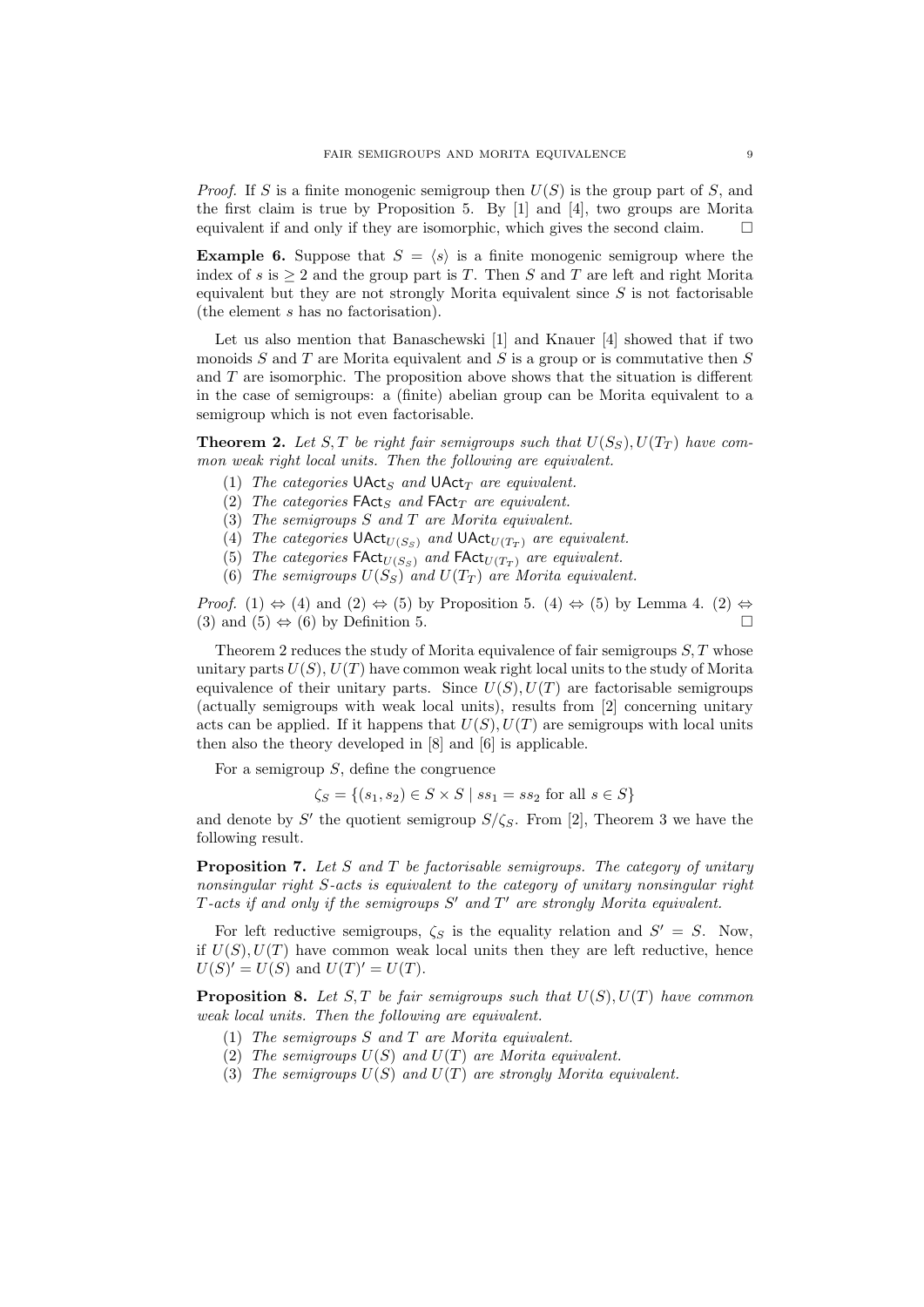Proof. The equivalence of (1) and (2) follows immediately from Theorem 2. By the same theorem,  $U(S)$  and  $U(T)$  are Morita equivalent if and only if  $\text{UAct}_{U(S)}$  and  $\mathsf{UAct}_{U(T)}$  are equivalent. By Proposition 4,  $\mathsf{UAct}_{U(S)}$  ( $\mathsf{UAct}_{U(T)}$ ) is the category of unitary nonsingular right  $U(S)$ -acts  $(U(T)$ -acts). It follows from Proposition 7 that the last two categories are equivalent if and only if  $U(S)$  and  $U(T)$  are strongly Morita equivalent. This completes the proof of the equivalence of (2) and (3).  $\Box$ 

Corollary 7. Two semigroups with common weak local units are Morita equivalent if and only if they are strongly Morita equivalent.

Proof. By Proposition 2, a semigroup has weak local units if and only if it is factorisable and fair, and for a factorisable semigroup S we have  $U(S) = S$ , and now our claim follows from the equivalence of the last two conditions of the foregoing proposition.

Concluding remarks. 1. For semigroups with local units, left Morita equivalence, right Morita equivalence, and strong Morita equivalence are the same relation by [8]. It is not known how much of this remains true for semigroups which do not have local units. We do not have an answer even for semigroups with weak local units or for factorisable semigroups. All we know is that Morita equivalence and strong Morita equivalence do not coincide in the class of all semigroups.

2. In [7], several properties are shown to be invariant under strong Morita equivalence in the presence of factorisability or various kinds of local units. Example 7 shows that the properties of being a group, being a monoid, having local units or weak local units, and factorisability are not invariant under Morita equivalence in the class of all semigroups. In Example 5 we have seen that every semigroup with zero multiplication is Morita equivalent to the one-element semigroup, and by Theorem 16 in [6] we know that a semigroup is strongly Morita equivalent to a one-element semigroup if and only if it is a rectangular band. Hence being a rectangular band is also not invariant under Morita equivalence. These examples show also that the ideal lattice of a semigroup need not be preserved under Morita equivalence.

#### **ACKNOWLEDGEMENT**

We are grateful to Iiris Lüsi for finding Example 2. We would also like to thank Victoria Gould for discussions that led us to Proposition 3.

#### **REFERENCES**

- [1] B. Banaschewski, Functors into categories of M-sets, Abh. Math. Sem. Univ. Hamburg 8 (1972), 49–64.
- [2] Y. Q. Chen, K. P. Shum, Morita equivalence for factorisable semigroups, Acta Math. Sin. (Engl. Ser.) 17 (2001), 437–454.
- [3] J.L. García, L. Marín, Rings having a Morita-like equivalence, Commun. Algebra 27 (1999), 665–680.
- [4] U. Knauer, Projectivity of acts and Morita equivalence of monoids, Semigroup Forum 3 (1972), 359–370.
- [5] V. Laan, Acceptable Morita contexts for semigroups, ISRN Algebra, vol. 2012, article ID 725627, 2012, 5 pp.
- [6] V. Laan, L. M´arki, Strong Morita equivalence of semigroups with local units, J. Pure Appl. Algebra 215 (2011), 2538-2546.
- [7] V. Laan, L. Márki, Morita invariants for semigroups with local units, Mh. Math. 166 (2012), 441–451.